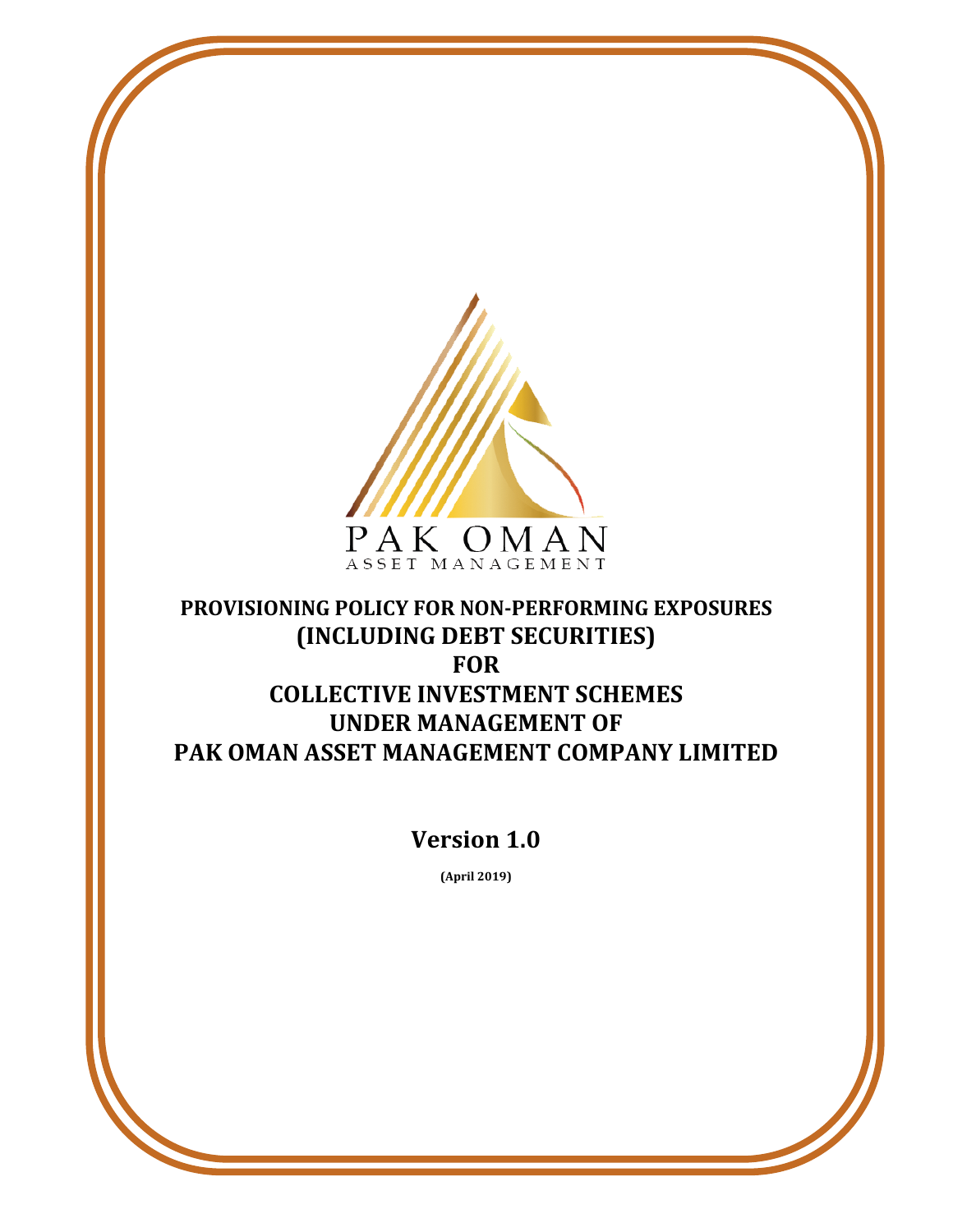

## **Preamble**

In the recent past, the global financial meltdown occurred which resulted in the liquidity crunch and economic problems in almost all the financial markets in the world. Pakistan also got affected due to these crises apart from being affected by its domestic problems. This crises situation affected the equity and fixed income instruments including TFCs and Sukuks which were earlier considered stable and safe investment avenues.

Debt market in Pakistan was not liquid and therefore didn't depict the true fair values of the debt securities. The market forces were not appropriately adjusting prices for the default, market and credit risks associated with the corporate debt securities. This situation warranted a comprehensive policy to be in place to rightly price the instruments and the SECP took various initiatives to rightly price the instruments by taking in to account various risk factors prevalent in the market.

The SECP issued Circular No. 1 dated January 6, 2009 to deal with pricing and provisioning issues. This was later on supplemented by Circular No. 6 and 13 of 2009 dated March 06, 2009 and May 4, 2009, respectively and Circular No. 3 dated January 20, 2010. Circular No. 13 made it mandatory for all Asset Management Companies to formulate a comprehensive provisioning policy for making any additional provisioning over and above that laid out in Circular No. 1 of 2009. It also provided the minimum framework for the policy that is required to be approved by the Board of Directors of the AMC. The SECP vide Circular No .33 of 2012 dated October 24, 2012 replaced the annexure I and annexure II of SECP circular 1 of 2009 dated Jan 6, 2009.

The Board of Directors (the Board or BoD) of POAMCL in its meeting held on August 17, 2009 approved a policy for impairment of debt instruments. Now the Board considers it appropriate to approve a comprehensive provisioning policy in compliance with the requirements of Circular No.1 of 2009 and Circular No. 13 of 2009 and their subsequent amendments and clarifications from time to time. This policy supersedes the existing provisioning policy for debt instruments as approved by the Board in its meeting held on August 17, 2009.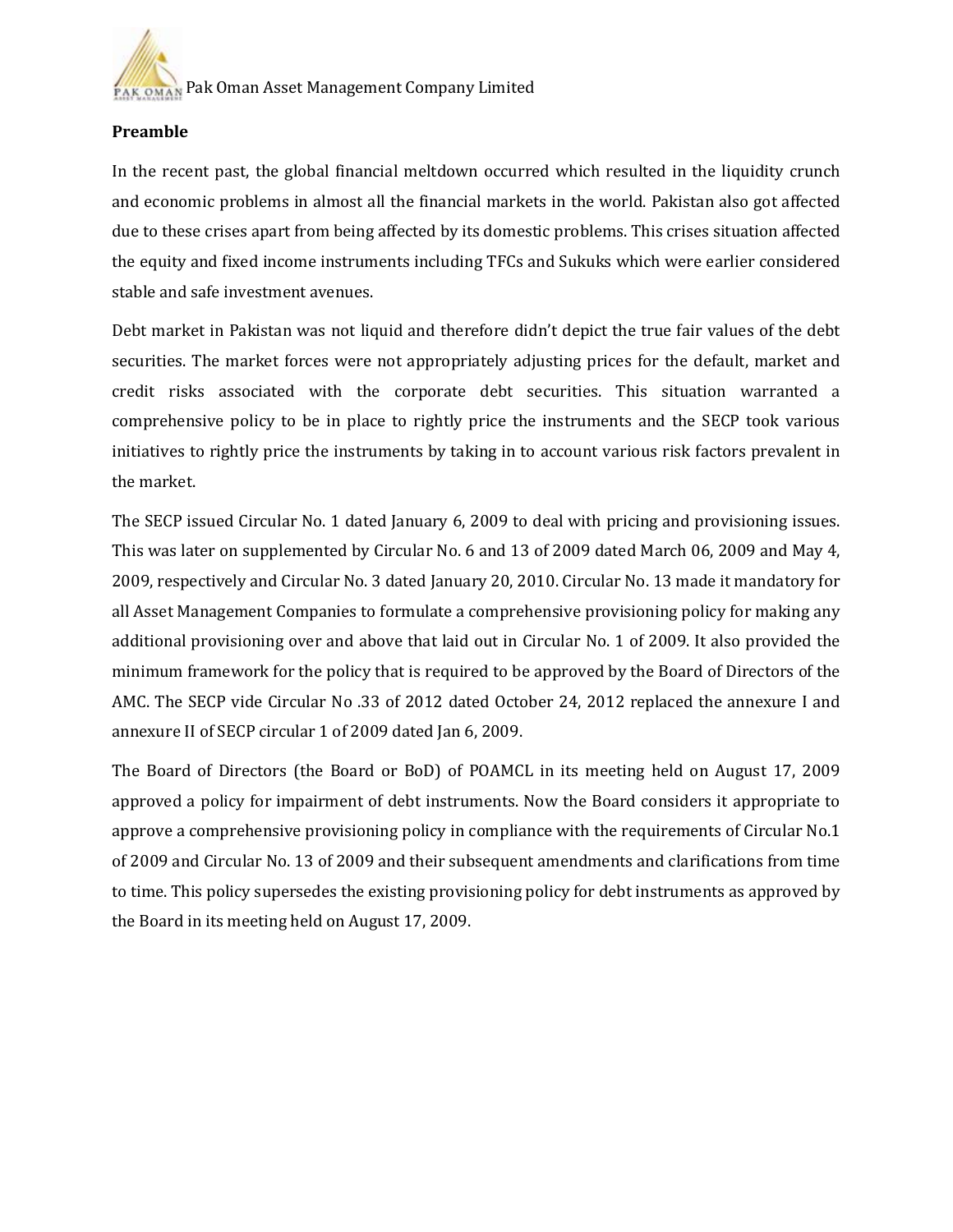

## **Table of Contents**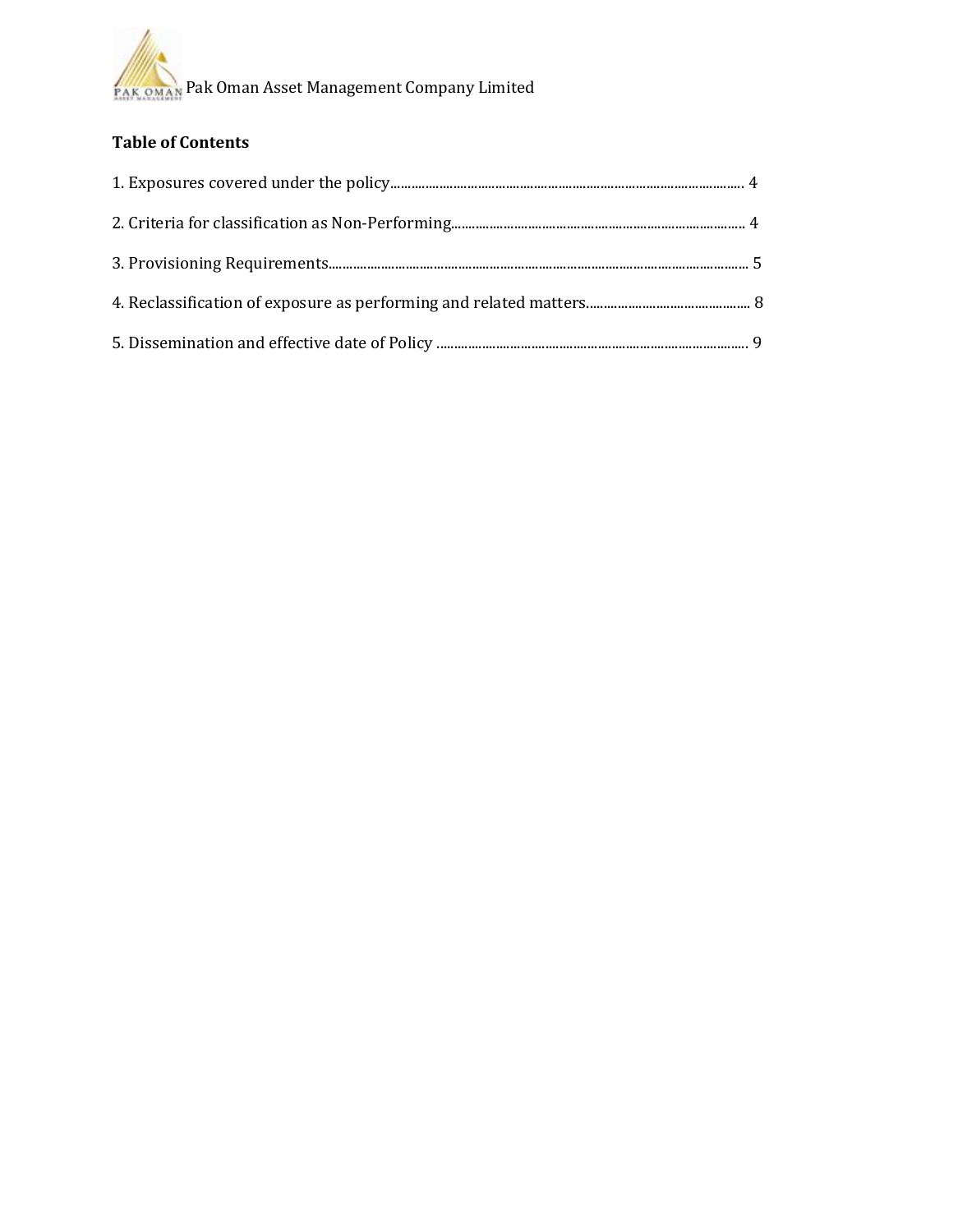

## **1. Exposures covered under the policy**

For the purpose of this policy following terms have been defined and are to be understood accordingly:

#### **Definitions:**

**Exposure** includes both Debt Security and Other Exposure held by Collective Investment Schemes (CIS) managed by Pak Oman Asset Management Limited (POAMCL).

**Debt Security** means any security issued by a company or a body corporate for the purpose of raising funds in the form of redeemable capital and includes Term Finance Certificates (TFCs), Bonds, Debentures, Sukuks and Commercial Papers, etc. It also includes investment in **PRE IPO**  arrangements of any of these securities.

#### **Other Exposure** means:

**1.** Money Market exposure such as Certificate of Investment (**COIs**), Certificate of Deposit (**CODs**), Certificates of Musharaka (**COMs**), Letter of Placements (**LOPs**), Money Market Placements, etc. ; and

**2.** Receivable against investment in lease finance(lease receivables); and

**3.** Exposure/Placements against Term Finance Agreements/Arrangements.

#### **2. Criteria for classification as Non-Performing**

Following is the criteria for classification of exposure as non-performing:

#### **FOR DEBT SECURITY**

A debt security shall be classified as non-performing, if the interest / profit and / or principal amount is past or overdue by 15 calendar days from the due date.

In addition to the above, in case of investment in the Pre-IPO arrangement of a Debt Security, the arrangement/security shall be classified as non-performing if its IPO is overdue by 15 calendar days from the stipulated timeline, unless the extension in IPO is mutually agreed with the issuer.

#### **FOR OTHER EXPOSURE**

Other exposure shall be classified as non-performing, if the interest / profit and / or principal amount is /are overdue by 15 calendar days from the due date.

In addition to above, Other Exposure may be classified as non-performing by a decision taken by Investment Committee (IC) based on any of the following:

- if there is a material breach of terms of contract/agreement/facility; and/or<br>• there is any other event adversely affecting the Other Exposure in light of an
- there is any other event adversely affecting the Other Exposure in light of any of the factors elaborated in section 3.4 below.

This decision of IC shall be placed before the Board of Directors (BoD or Board) for its subsequent ratification.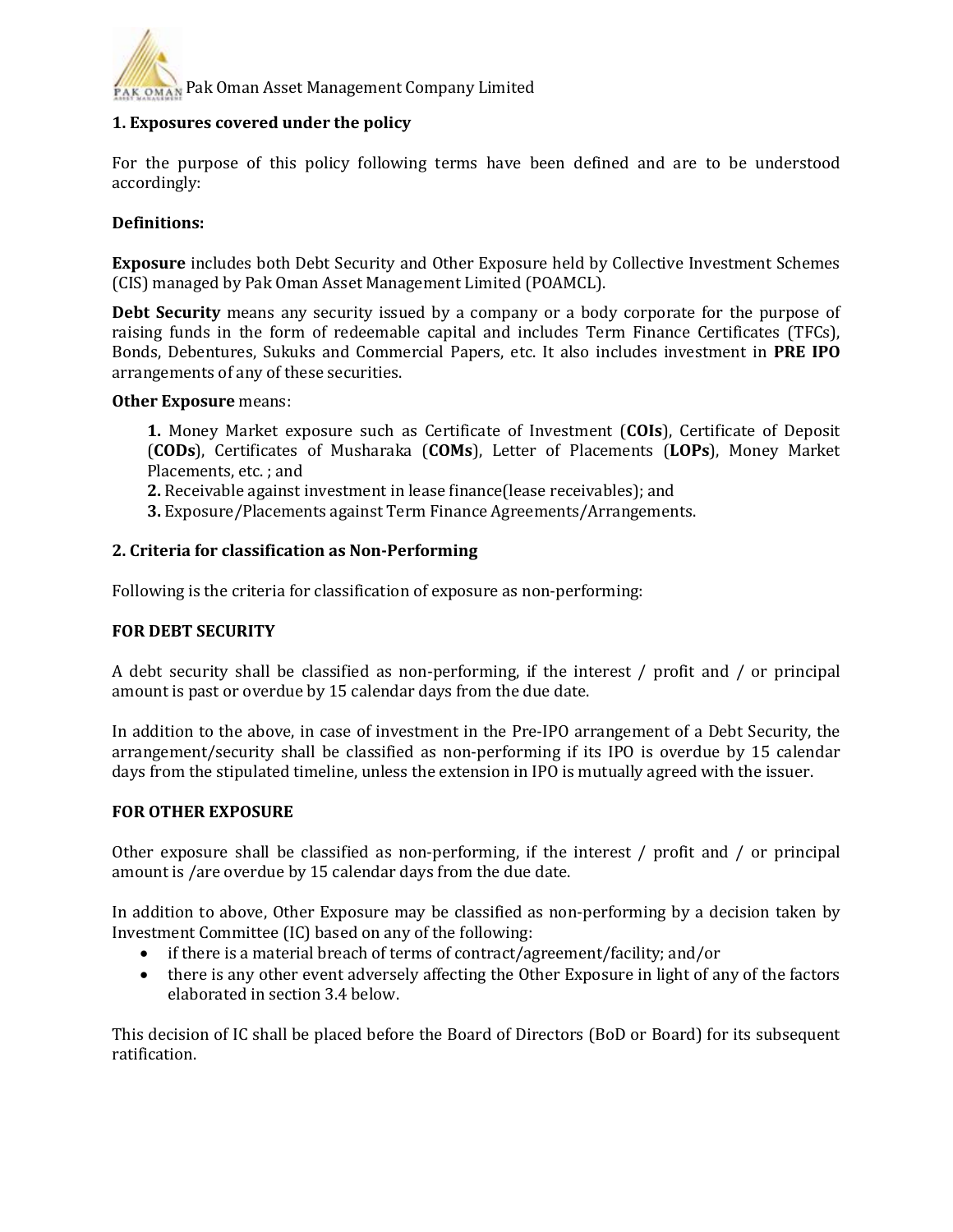

#### **3. Provisioning Requirements**

## **3.1 MINIMUM PROVISION REQUIREMENTS**

Following is the minimum time based provision requirement to be followed for nonperforming Exposure:

#### **FOR DEBT SECURITY**

Minimum provisioning against a Debt Security (whether secured or unsecured) shall be made in accordance with the time based provisioning criteria laid down in Annexure II of Circular 33 of 2012 dated October 24, 2012 as given below:

| <b>Effective day for provision</b><br>from the date of its<br>classification as non<br>performing | <b>Minimum Provision</b><br>as % of outstanding<br><b>Principal amount</b> | <b>Cumulative</b><br><b>Provision</b> |
|---------------------------------------------------------------------------------------------------|----------------------------------------------------------------------------|---------------------------------------|
| 90 <sup>th</sup> Day                                                                              | 20%                                                                        | 20%                                   |
| 180 <sup>th</sup> Day                                                                             | 10%                                                                        | 30%                                   |
| 270th Day                                                                                         | 10%                                                                        | 40%                                   |
| 365th Day                                                                                         | 10%                                                                        | 50%                                   |
| 455th Day                                                                                         | 10%                                                                        | 60%                                   |
| 545th Day                                                                                         | 10%                                                                        | 70%                                   |
| 635th Day                                                                                         | 10%                                                                        | 80%                                   |
| 725th Day                                                                                         | 10%                                                                        | 90%                                   |
| 815th Day                                                                                         | 10%                                                                        | 100%                                  |

## **FOR OTHER EXPOSURE**

The criteria for minimum time based provisioning against non-performing Other Exposure shall be as follows:

| <b>Effective day for provision</b><br>from the date of its<br>classification as non<br>performing | <b>Minimum Provision</b><br>as % of outstanding<br><b>Principal amount</b> | <b>Cumulative</b><br><b>Provision</b> |
|---------------------------------------------------------------------------------------------------|----------------------------------------------------------------------------|---------------------------------------|
| 90 <sup>th</sup> Day                                                                              | 20%                                                                        | 20%                                   |
| 180 <sup>th</sup> Day                                                                             | 10%                                                                        | 30%                                   |
| 270th Day                                                                                         | 10%                                                                        | 40%                                   |
| 365th Day                                                                                         | 10%                                                                        | 50%                                   |
| 455th Day                                                                                         | 10%                                                                        | 60%                                   |
| 545th Day                                                                                         | 10%                                                                        | 70%                                   |
| 635th Day                                                                                         | 10%                                                                        | 80%                                   |
| 725th Day                                                                                         | 10%                                                                        | 90%                                   |
| 815th Day                                                                                         | 10%                                                                        | 100%                                  |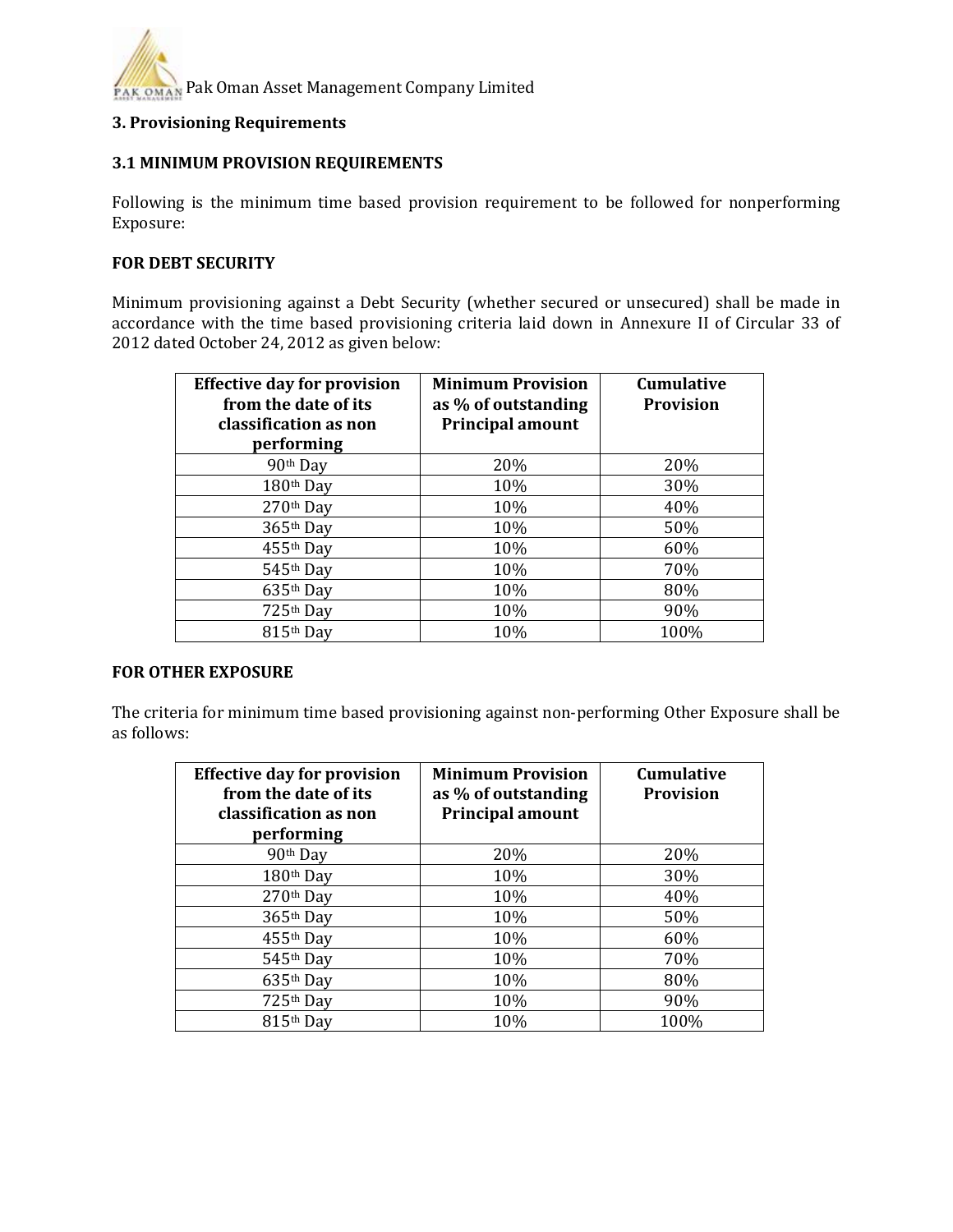

Pak Oman Asset Management Company Limited

However, for any particular case of Other Exposure which has been classified as nonperforming on the basis the reasons other than the actual delay in payment of the due principal and/or interest/mark up/profit, the IC may in the best interest of the unit holders consider that minimum time based provisioning need not be applied to such a non-performing exposure and propose the same to the Executive Committee (EC) of the Board for its approval. For such a case, IC will also propose other appropriate basis of provisioning which will be approved by the EC of the Board prior to applying the same. The approval so granted by the EC shall be presented to the Board for its subsequent ratification.

## **3.2 PROVISIONING MODALITIES**

## **FOR DEBT SECURITY**

- In order to comply with the minimum provision requirements for Debt Security as given in section 3.1 above and to ensure that the minimum provisioning requirements are met as on the effective day, the IC can exercise discretion with respect to timing of creating requisite provision such as the provision may be made immediately on the date of classification as non-performing or may be spread over the number of days, as deemed appropriate in the best interest of the unit holders. The same principal may be applied for the next time based provision slab as given in section 3.1 above.
- Where a debt security immediately preceding its classification as non-performing is valued at a discount to its outstanding principal amount, such discount may be accounted for while arriving at the minimum provision. However, if any such discount exceeds the requisite provisioning, the excessive discount shall not be written back and the debt security shall be carried at the existing value upon classification as non-performing.

#### **FOR OTHER EXPOSURE**

- In order to comply with the minimum provision requirements for Other Exposure as given in section 3.1 above and to ensure that the minimum provisioning requirements are met as on the effective day, the IC can exercise discretion with respect to timing of creating requisite provision such that the provision may be made immediately on the date of classification as non-performing or may be spread over the number of days etc., as deemed appropriate in the best interest of the unit holders. The same principal may be applied for the next provision slab as per the schedule of minimum provision requirement given in section 3.1 above.
- Where Other Exposure immediately preceding its classification as non-performing is valued at a discount (if applicable) to its outstanding principal amount, such discount may be accounted for while arriving at the minimum provision. However, if any such discount exceeds the requisite provisioning, the excessive discount shall not be written back and Other Exposure shall be carried at the existing value upon classification as non-performing.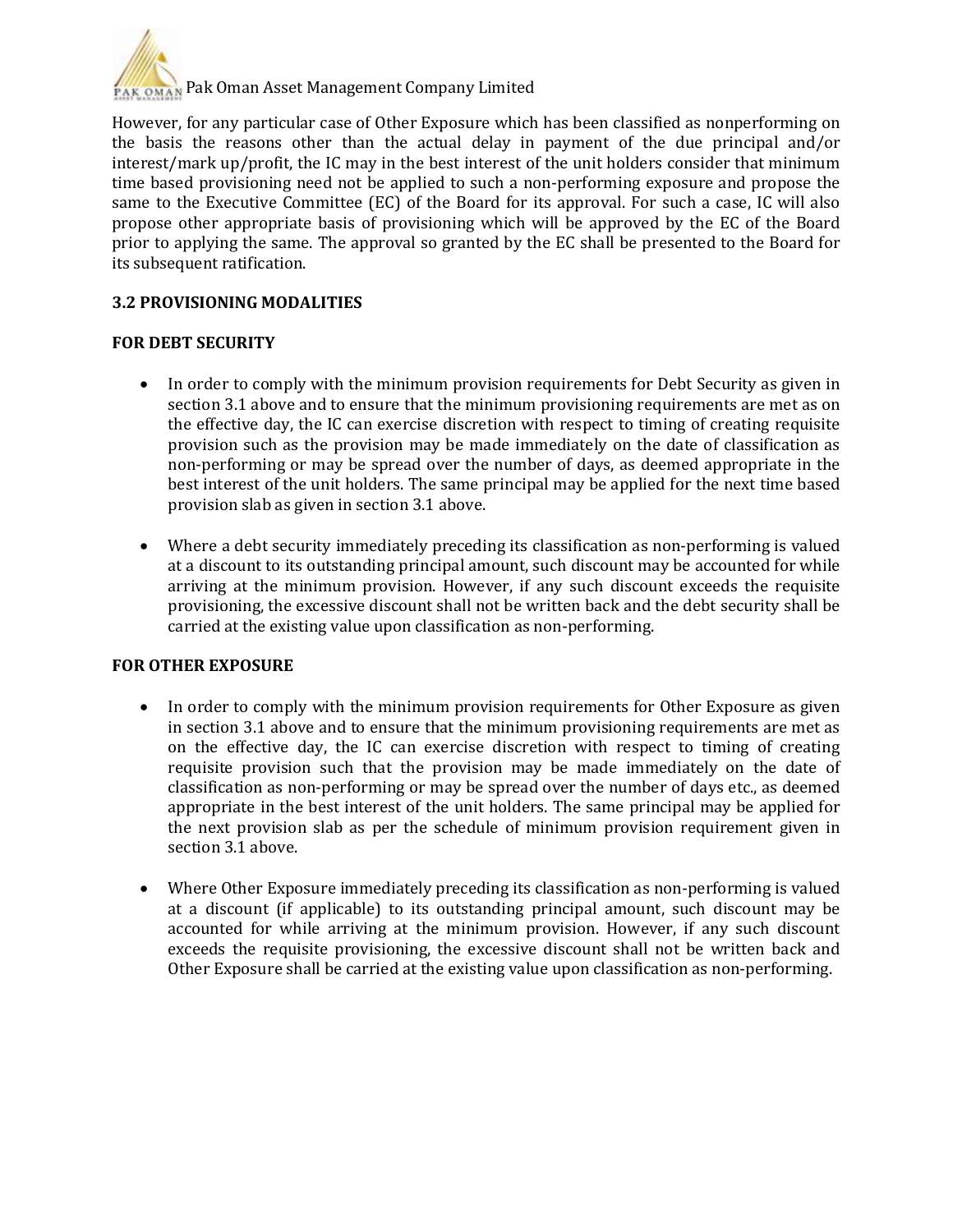

## **3.3 TREATMENT OF OVERDUE PRINCIPAL AGAINST AN EXPOSURE**

In addition to the minimum provision prescribed in section 3.1 above, any installment of principal amount in arrears of an Exposure during the period of non-performance shall also be fully provided (this will not apply to the investment in the Pre-IPO arrangement of a debt security). However, principal (including any principal which was previously provided) received in the interim period shall be adjusted while calculating the amount of provision required against outstanding principal amount.

## **3.4 ADDITIONAL PROVISIONING REQUIREMENTS (I.E. OVER AND ABOVE MINIMUM PROVISION) FOR NON PERFORMING EXPOSURE**

The IC shall continuously monitor and review the non-performing Exposure in accordance with this policy and if circumstances warrant additional provisioning over and above the minimum provisioning requirement for debt security and other exposure may be made. The circumstances may arise from any of the following factors:

- Financial results;
- Material non-compliance with the terms of agreement;
- Defaults or problems in other borrowings;
- Periodic announcements:
- Quality of underlying security;
- Rating of the issuer or the issue;
- Correspondence with stakeholders;
- Management of the company;
- Probability of entering into bankruptcy or other financial re-organization;
- Cash flow problems indicated by historical or prospective financial statements;
- Untoward economic conditions and outlook and its particular emphasis on the industry in which the issuer/company operates;
- Interest rates scenario and its affect on the business of the issuer/company;
- Laws & regulations and their impact on the issuer/company;
- Industry information & feedback; and
- Any other applicable factor.

The decision for additional provision will be made by the IC and presented to the BoD for its subsequent ratification.

## **3.5 SUSPENSION OF INTEREST/PROFITS/MARK UP ON DEBT SECURITY AND OTHER EXPOSURE**

## **3.5.1 SUSPENSION OF INTEREST/ PROFIT/ MARKUP ACCRUAL**

- The accrual of interest / profit/ markup on Exposure shall be suspended from the first calendar day the interest / profit payment falls due and is not received.
- All interest / profit/ markup accrued and recognized in the books shall be immediately reversed on the date of classification of Exposure as nonperforming.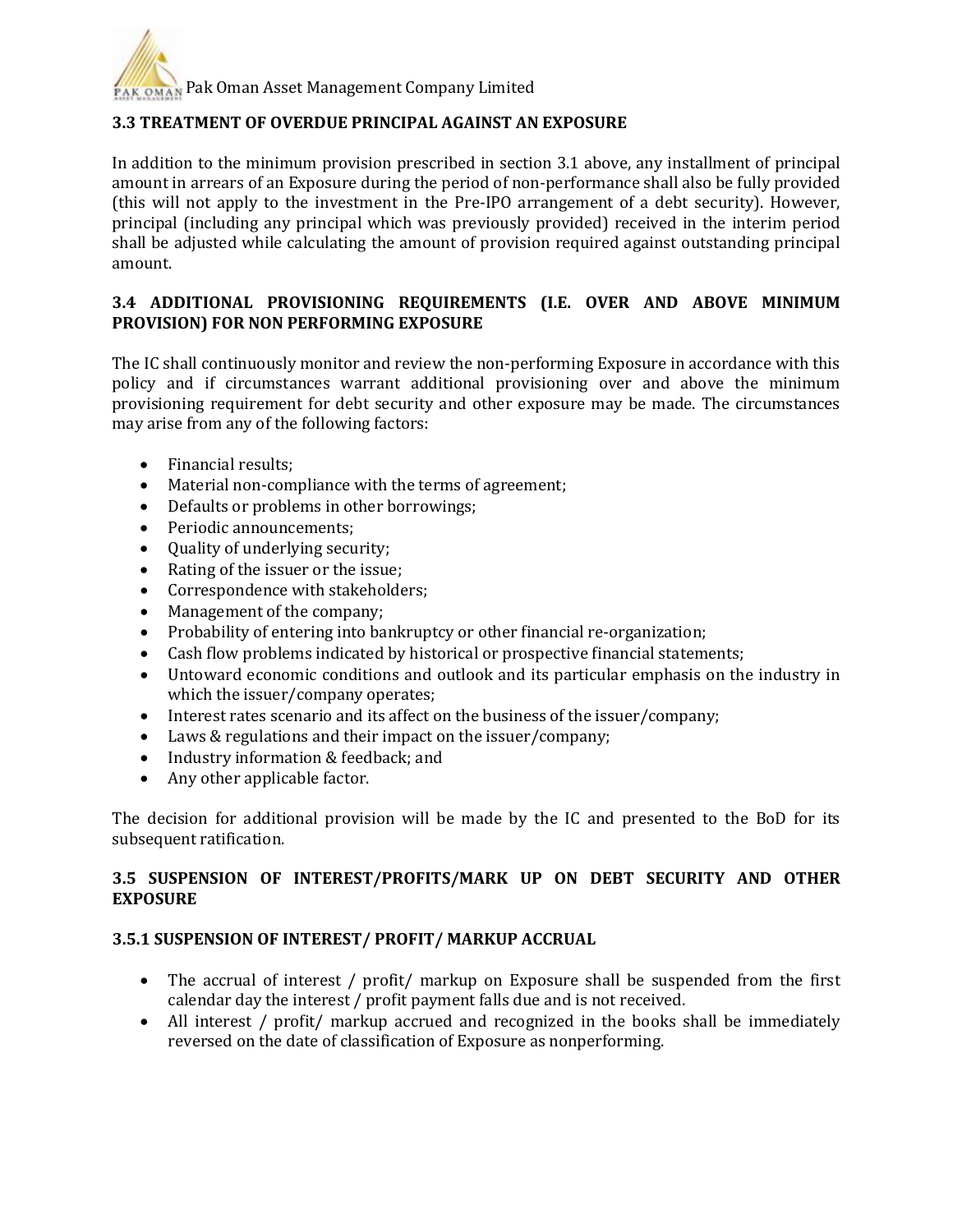

• In case a collective investment scheme has received all arrears of interest and the debt security has not been reclassified as performing, the suspension of interest shall continue.

## **3.5.2 CONTINUATION OF SUSPENSION OF INTEREST/ PROFIT/MARKUP ACCRUAL**

The accrual of interest/profit/markup shall remain suspended till the time the Exposure is reclassified as performing. However any interest / profit/ markup received during the interim shall be taken to income to the extent it is received.

#### **3.5.3 SUSPENSION OF INTEREST/ PROFIT/ MARKUP ACCRUAL**

The IC based on the analysis over any of the factors given in section 3.4 of this policy may approve to stop accrual of interest/ profit/ markup for any Exposure in the best interest of the unit holders on prudent basis without classifying that Exposure as nonperforming.

#### **4. Reclassification of exposure as performing and related matters**

#### **4.1 CRITERIA FOR RECLASSIFICATION OF EXPOSURE AS PERFORMING FOR DEBT SECURITY**

Debt security shall only be reclassified as performing once it all the arrears have been received in cash and debt security is regular on all payments (interest as well as principal) for the next two installments.

#### **FOR A RESTRUCTURED DEBT SECURITY**

In case of non-performing debt securities which have been rescheduled/restructured. the debt security shall only be re-classified as performing if all the following conditions are met:

i. The terms and condition of rescheduled/restructured debt security are fully met for a period of at least one year·; and

ii. All the arrears (till the date of restructuring) have been received in cash:

iii. An amount equivalent to two installments (excluding grace period. if any) as per original repayment term (before rescheduling) are paid in cash

However. during rescheduling/restructuring period the AMC may stop creating additional provisioning against restructured/rescheduled debt security. If the debt security subsequently did not perform as per rescheduling/restructuring agreement the debt security shall be treated as nonperfom1ing from date of its original default

#### **FOR OTHER EXPOSURE**

Other Exposure (i.e. other than Debt Security) shall be reclassified as performing once all the arrears (interest / profit/ markup as well as principal) have been received in full as per the original repayment schedule. In addition to that, IC may however decide to continue its classification as non-performing based on its analysis in light of the factors given in section 3.4 above. This continuance of non-performing classification of Other Exposure shall be done only with the prior approval of the EC. Such decision of EC shall be placed before the BoD for its subsequent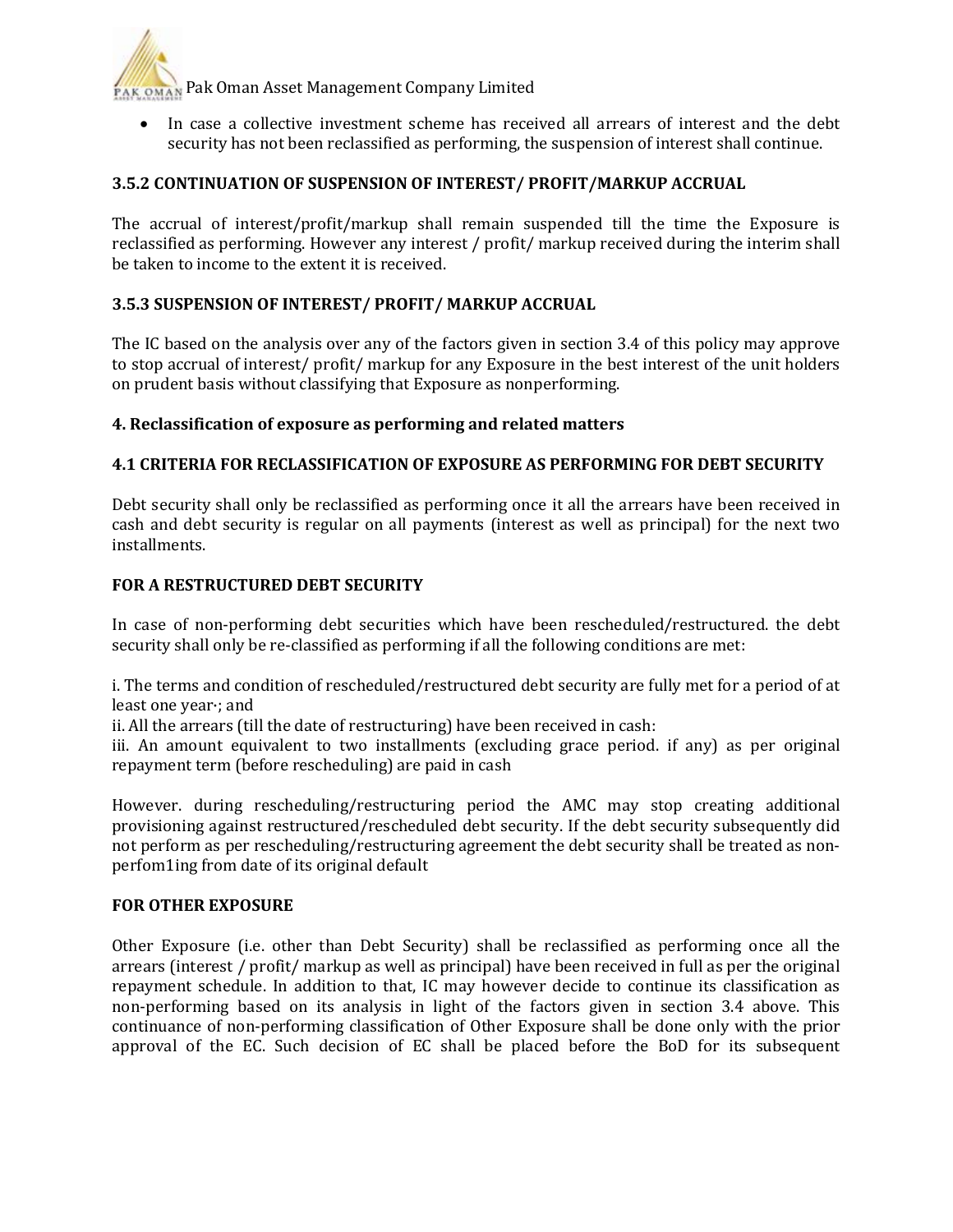

ratification. In case the Other Exposure is kept in the non-performing category based on the approval of the EC, all requirements for provisions shall continue to apply to such an exposure.

## **FOR A RESTRUCTURED OTHER EXPOSURE**

If Other Exposure (i.e. other than Debt Security) is classified as non-performing and it undergoes a restructuring arrangement, it shall be reclassified as performing if it is regular on all payments as per the restructured terms (principal and/or interest/markup/profit) for:

- Next six installments in case the payment frequency is less than quarterly installments; and
- Next two installments in case the payment frequency is equal to or exceeds quarterly installments.

However, IC may decide to continue classification of Other Exposure as nonperforming based on its analysis in light of the factors given in section 3.4 above. This continuance of non-performing classification shall be done only with the prior approval of the EC. The decision of EC shall be forwarded to the Board for its subsequent ratification. In case the Other Exposure is kept classified as nonperforming based on the approval of the EC, all requirements for provisions shall continue to apply to such an Exposure.

## **4.2 REVERSAL OF PROVISIONS**

• The unrealized interest/mark-up amount reversed shall be written back to income upto the extent it is realized in cash.

• The provision made for principal amount shall be ''Written back to the extent it is received in cash and the remaining provision shall cover the minimum provision required. The full provision shall be reversed when the debt security is reclassified as performing.

## **4.3 REVERSAL OF ADDITIONAL POVISIONING AGAINST DEBT SECURITY AND OTHER EXPOSURE**

Where the provision is made against an exposure in excess of the minimum provisioning requirements against the principal amount; the IC may decide to reverse such excess provision in light of the factors mentioned in section 3.4 above. However, the reversal shall only be to the extent that the outstanding provision meets the aforementioned requirements of the minimum provisioning against the principal amount. The reversal of additional provision shall be made with prior approval of the EC. The decision of the EC shall be put forth to the Board for its subsequent ratification.

## **5. Dissemination and effective date of Policy**

This provisioning policy and / or any amendments therein as approved by the Board of POAMCL shall be:

- Disseminated to the existing Unit Holders, Trustee(s) and the Commission; and
- Placed on the Company's website for the information of all existing and prospective investors.